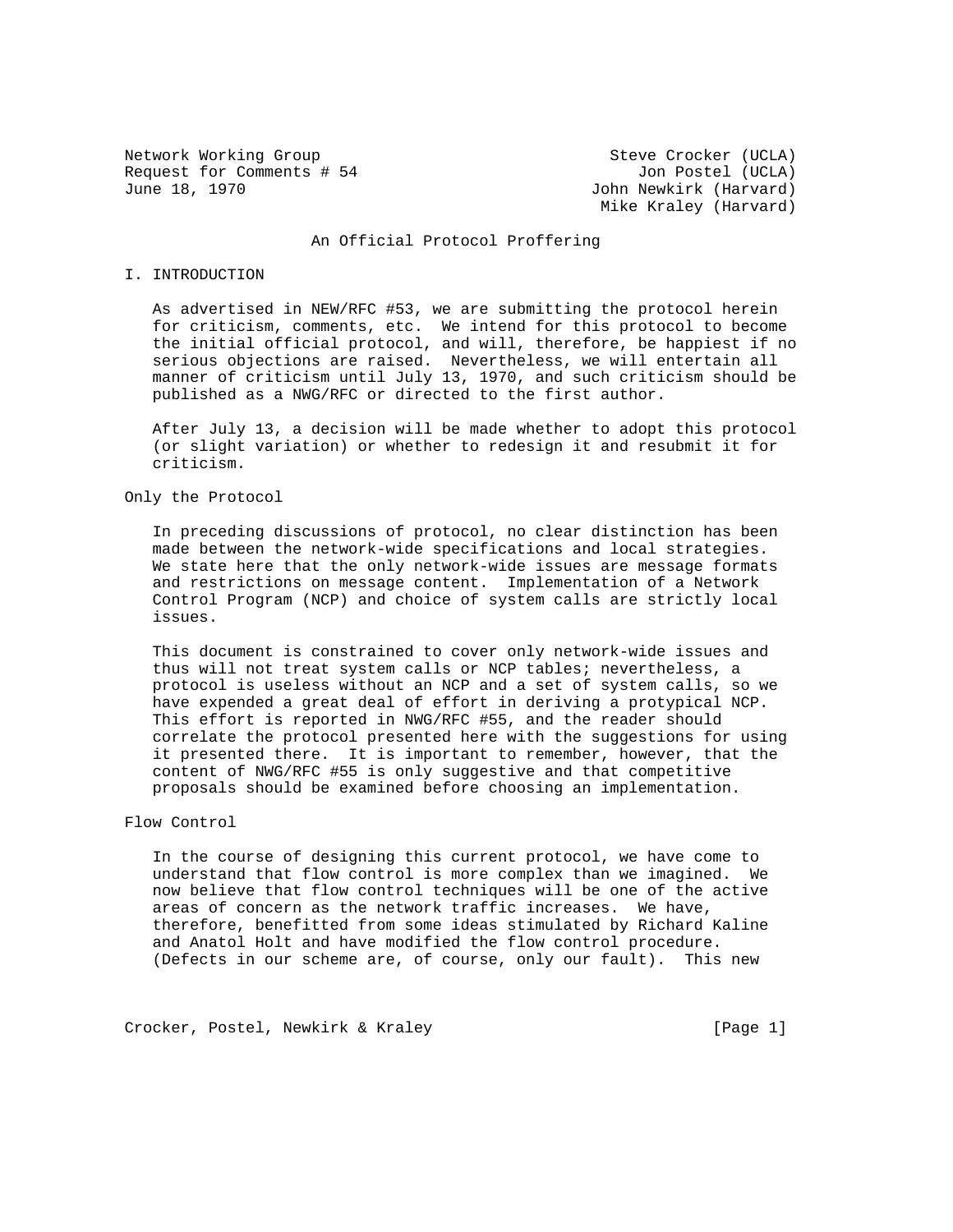procedure has demonstrable limitations, but has the advantages that it is more cleanly implementable and will support initial network use. This is the only substantive change from the protocol already agreed upon.

 The new flow control mechanism requires the receiving host to allocate buffer space for each connection and to notify the sending host of how much space in bits is available. The sending host keeps track of how much room is available and never sends more text than it believes the receiving host can accept.

 To implement this mechanism, the sending host keeps a counter associated with each connection. The counter is initialized to zero, increased by control commands sent from the receiving host, and decremented by the text length of any message sent over the connection. The sending host is prohibited from sending text longer than the value of the counter, so the counter never goes below zero.

 Ideally, the receiving host will allocate some buffer space as soon as the connection is established. The amount allocated must never exceed what the receiver can guarantee to accept. As text arrives, it occupies the allocated buffer space. When the receiving process absorbs the waiting text from the buffer, the NCP fires back a new allocation of space for that connection. The NCP may allocate space even if the receiving process has not absorbed waiting text if it believes that extra buffer space is appropriate. Similarly, the NCP may decide not to reallocate buffer space after the receiving process makes it available.

The control command which allocates space is

ALL <link> <space>

 This command is sent only from the receiving host to the sending host.

 This formulation of flow control obviates the RSM and SPD commands in NWG/RFC #36, and the Host-to-Imp message type 10 and Imp-to-Host message types 10 and 11 in the current revision of BBN Report 1822.

 The obvious limitation in this scheme is that the receiving host is not permitted to depend upon average buffer usage -- worse case is always assumed. If only a few connections are open, it is unlikely that there would be much savings. However, for more than a few connections, average buffer usage will be much less than allocated buffer space. We have looked at extensions of this protocol which would include adaptive allocation, and we believe this to be feasible. For the present this limited scheme seems best, and we

Crocker, Postel, Newkirk & Kraley [Page 2]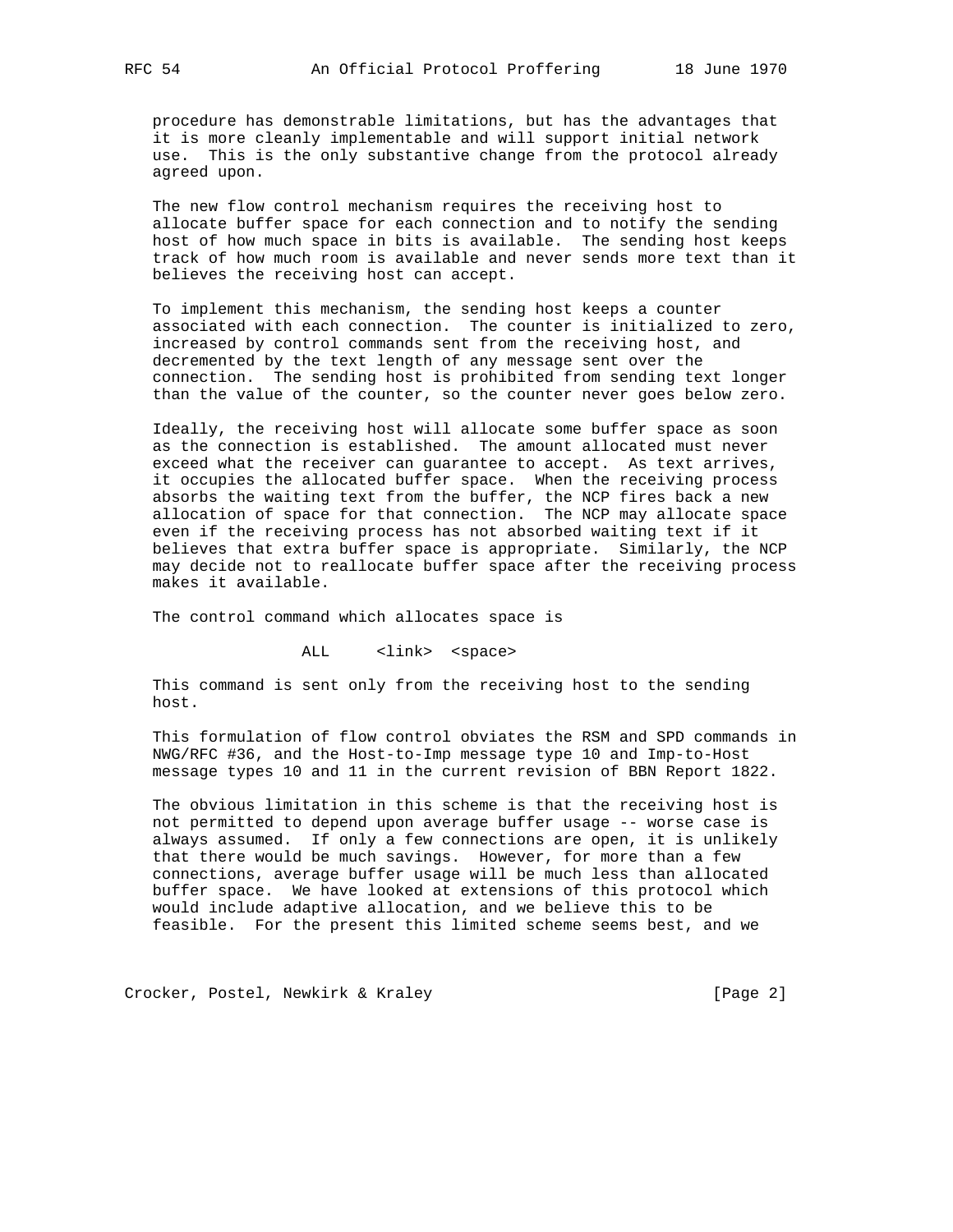look forward to discussing more sophisticated schemes later. The old scheme of special RFNM's, etc. also remains under discussion.

 In order to answer questions and discuss details, we will hold a pair of network meetings. The first will be on June 29 at Harvard and the second on July 1 at UCLA. We request that no more than on programmer per host attend a meeting and that hosts be represented at only one of these meetings. Two of us  $(J.N.$  and  $S.C.$ ) will be at both meetings.

To make reservations to attend the Harvard meeting, contact

 Mrs. Margi Robison (617) 495-3989 or 495-3991

 To make reservations to attend the UCLA meeting, contact Mrs. Benita Kirstel (213) 825-2368.

II. THE PROTOCOL

 The notion of a connection as explained in NWG/RFC #33 pervades the protocol. A connection is a simplex communication path, intended to be between two processes.

The primary function of the protocol is to provide for

- (1) establishment of connections,
- (2) regulation of flow over connections, and
- (3) termination of connections.

 In addition, the protocol provides some ancillary functions such as sending simulated interrupt pulses and echoing test messages.

 To provide a path for exchanging information about connections, we designate specific links, i.e. link one between each pair of hosts to be control links. Traffic on control links consists only of control commands, defined below.

 Connections are named by a pair of sockets. Sockets are 40 bit names which are known throughout the network. Each host is assigned a private subset of these names, and a command which requests a connection names one socket which is local to the requesting host and one local to the receiver of the request.

 Sockets are polarized; even numbered sockets are receive sockets; odd numbered ones are send sockets. One of each is required to make a connection.

Crocker, Postel, Newkirk & Kraley [Page 3]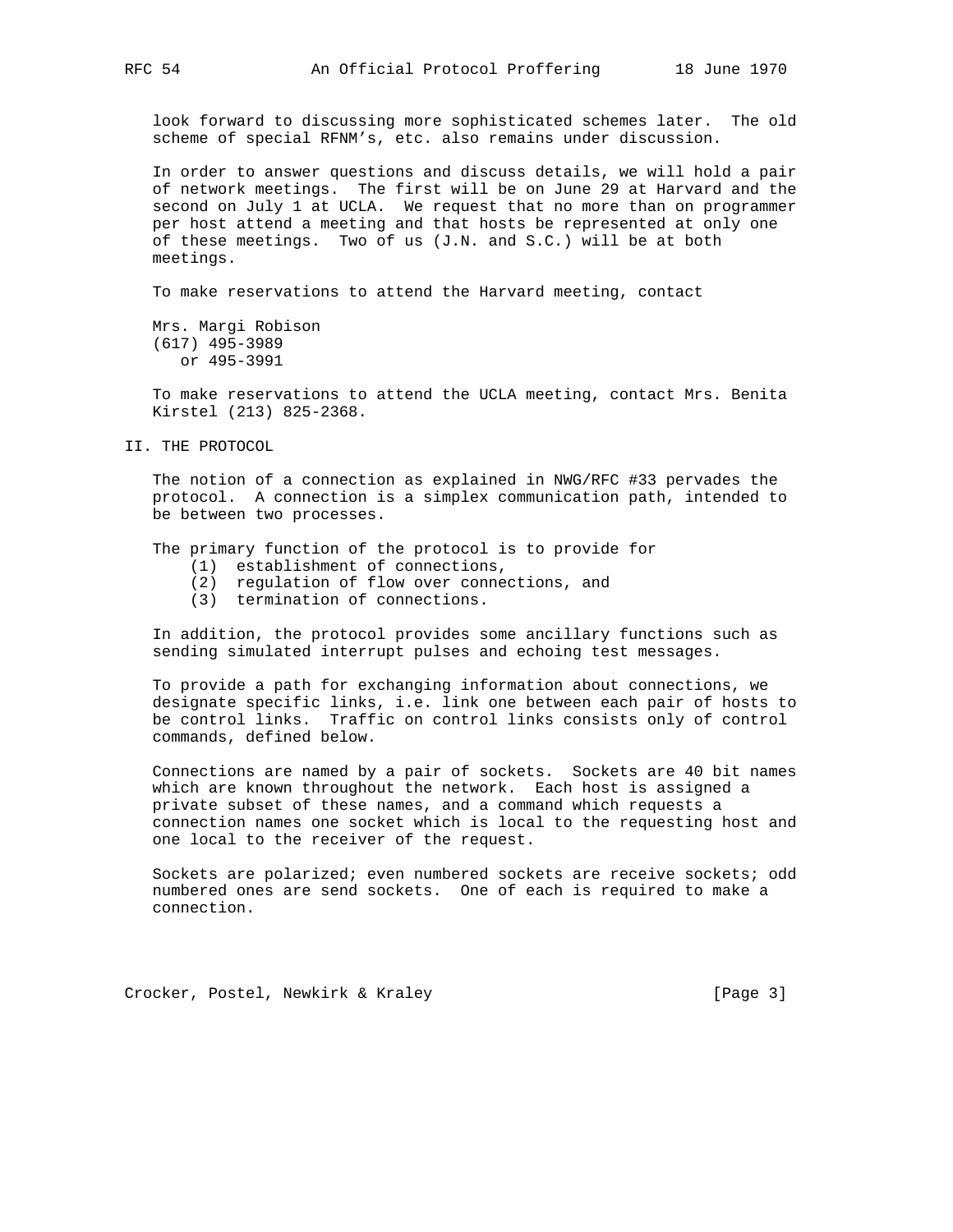To facilitate transmission of information over a connection, a unique link is assigned to each connection. One of the steps in establishing a connection, therefore, is the assignment of a link. Of the non-control links, zero is reserved for intra-network use, and links 32 to 255 are reserved for experiment and expansion. Thus only links 2 through 31 are available for regular use. Link assignment must either always be done by the receiver or always by the sender. We have (almost) arbitrarily chosen this to be the receiver's responsibility.

 All regular messages consist of a 32 bit leader, marking, text, and padding. Marking is a (possibly null) sequence of zeroes followed by a 1; padding is a 1 followed by a (possibly null) sequence of zeroes.

 A regular message sent over the control link (link 1) is called a control message. Its text is an integral (possibly zero) number of control commands in the form described below, and this text must end on a command boundary.

 The commands used to establish a connection are STR and RTS. The STR command is sent from a prospective sender to a prospective receiver. Its <my socket> field contains a send socket local to the prospective sender; its <your socket> field contains a receive socket local to the prospective receiver. The RTS command is the dual, but is also contains a <link> field for link assignment. These two commands are referred to as requests-for-connection (RFC). A STR and an RTS match if the <my socket> field of one is identical to the <your socket> field of the other and vice versa. A connection is established where a matching pair of RFC's have been exchanged.

 Hosts are prohibited from establishing more than one connection to any local socket. Therefore, a host may not use a socket for the <my socket> field of an RFC if that socket is mentioned in a previous RFC and the connection is not yet terminated.

 The command used to terminate a connection is CLS. Each side must send and receive a CLS command before a connection is completely terminated and the sockets are free to participate in other connections. It is not necessary that both RFC's be exchanged before a connection is terminated. More details on termination are given below.

 After a connection is established, the receiving host sends a ALL command which allocates space for the connection. The sender keeps track of how much space is available in the receiving host and does not transmit more text than the receiving host can accept, as explained above. A sender is also constrained by the local IMP from sending a message over a connection until the RFNM from the previous

Crocker, Postel, Newkirk & Kraley [Page 4]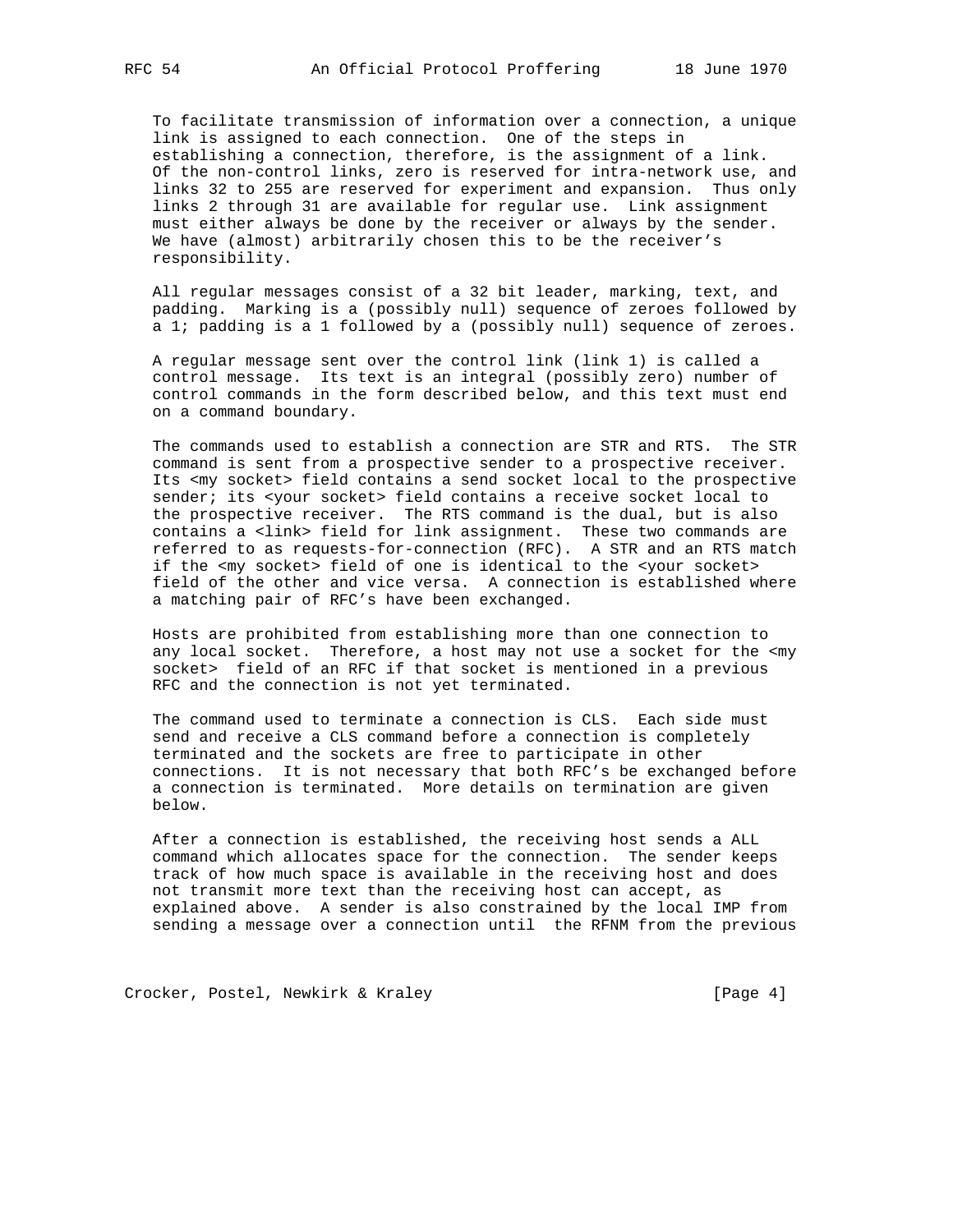message is received.

 After a connection is established, CLS commands sent by the receiver and sender have slightly different effects. CLS command sent by the sender indicate that no more messages will be sent over the connection. This command must not be sent if there is a message in transit over the connection.

 CLS commands sent by the receiver act as demands on the sender to terminate transmission. However, since there is a delay in getting the CLS command to the sender, the receiver must expect its buffers to fill to the limit provided in ALL commands.

 While a connection is established, either side may send INR or INS commands. The interpretation of these commands is a local matter, but in general they will provide and escape function.

 Note that the ALL, INR and INS commands may be sent only after the connection is established and before a CLS command is sent.

 A very simple test facility is provided by the ECO and ERP commands. Upon receiving a ECO command, a host must change the first eight bits to ERP and return it. These commands have no relationship to connections.

 A NOP command is included for convenience. It is coded as zero to facilitate command message construction.

 Finally, an ERR command is included for notifying a foreign host it has (apparently) made an error. At present, no specific list of errors is defined, and no action is defined for the receipt of ERR commands. Hosts should log ERR commands upon receipt so that system programmers can diagnose the trouble. A host may generate an ERR command at any time and for any reason, but it is advised that each host publish an exhaustive list of the ERR commands it may sent and their interpretations.

NETWORK CONTROL COMMANDS

 The following is a detailed description of the structure and format of each of the control commands.

 To facilitate and clarify socket descriptions, the following conventions have been adopted:

<my socket> and <your socket> are used in the command descriptions.

Crocker, Postel, Newkirk & Kraley [Page 5]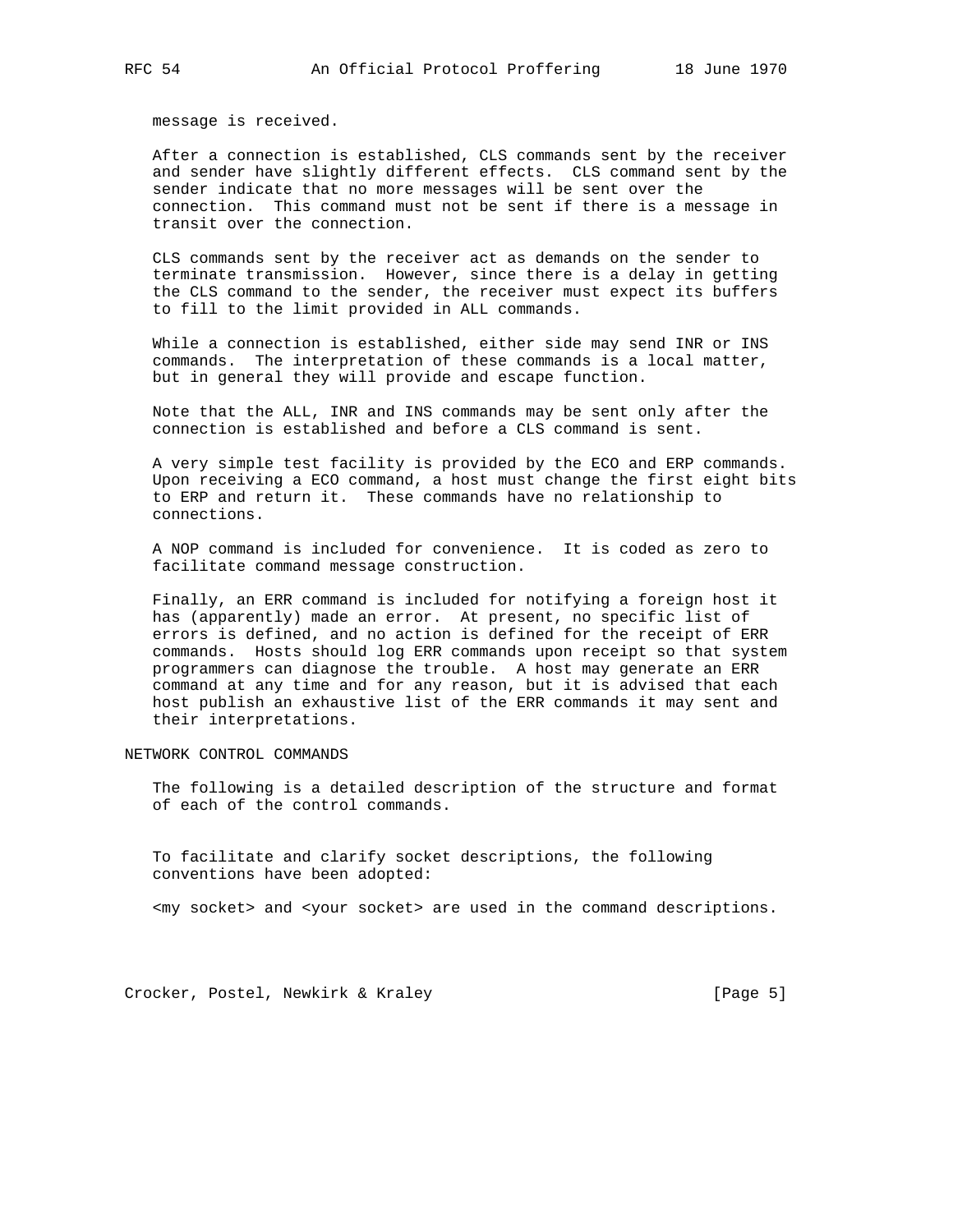$\frac{1}{2}$  ,  $\frac{1}{2}$  ,  $\frac{1}{2}$  ,  $\frac{1}{2}$  ,  $\frac{1}{2}$  ,  $\frac{1}{2}$  ,  $\frac{1}{2}$  ,  $\frac{1}{2}$  ,  $\frac{1}{2}$  ,  $\frac{1}{2}$  ,  $\frac{1}{2}$  ,  $\frac{1}{2}$  ,  $\frac{1}{2}$  ,  $\frac{1}{2}$  ,  $\frac{1}{2}$  ,  $\frac{1}{2}$  ,  $\frac{1}{2}$  ,  $\frac{1}{2}$  ,  $\frac{1$ 

 $\mathcal{L}_\text{max}$  , and the state of the state of the state of the state of the state of the state of the state of the state of the state of the state of the state of the state of the state of the state of the state of the st

<my socket> is local to the originator of the command.

<your socket> is local to the receiver of the command.

CONTROL COMMAND FORMATS

\_\_\_\_\_\_\_

No Operation



Request Connection, Receiver to Sender

| RTS | my socket   your socket   1 | link |
|-----|-----------------------------|------|
|     |                             |      |

Request Connection, Sender to Receiver

| STR | my socket | your socket |  |
|-----|-----------|-------------|--|
|     |           |             |  |

Close

| CLS | my socket | your socket |
|-----|-----------|-------------|
|     |           |             |

Allocate



Interrupt Sent by Receiving Process



Crocker, Postel, Newkirk & Kraley [Page 6]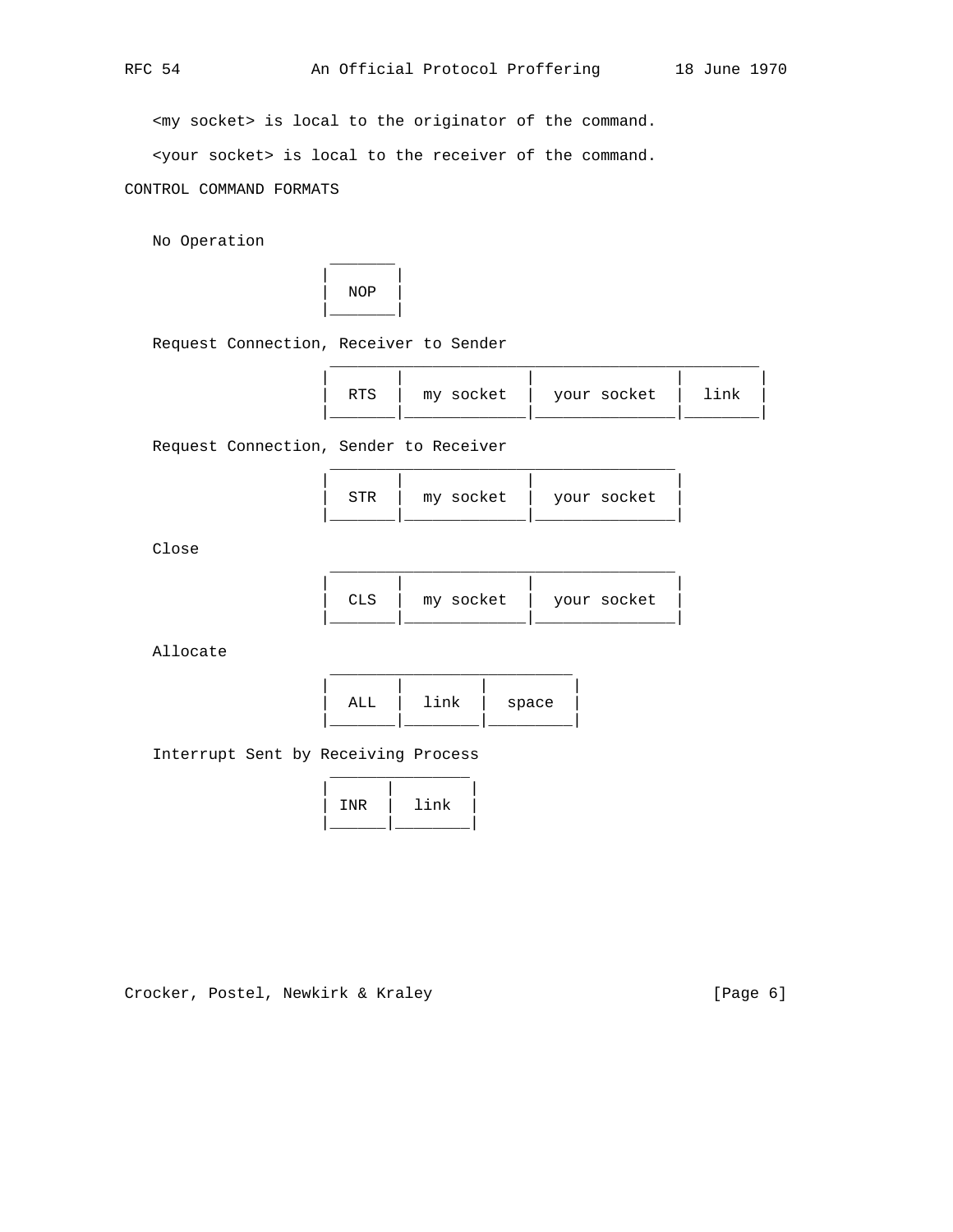Interrupt Sent by Sending Process



Echo Request



Echo Reply

| ERP | length | / text |
|-----|--------|--------|
|     |        |        |

Error Detected

|  | ERR   length | / text<br>$\mathbf{I}$ |
|--|--------------|------------------------|
|  |              |                        |

The host is specified in the leader.

<link> is 8 bits

<space> is 32 bits long and is an unsigned integer.

<length> is an unsigned 16 bit integer.

 <text> is as long as the length. The command is therefore 24 bits longer that the length. Maximum length is one message, to facilitate command decoding and manipulation.

All control command codes are 8 bit long:

 $NOP = 0$  $RTS = 1$  $STR = 2$  $CLS = 3$  $ALL = 4$  $INR = 5$ 

Crocker, Postel, Newkirk & Kraley [Page 7]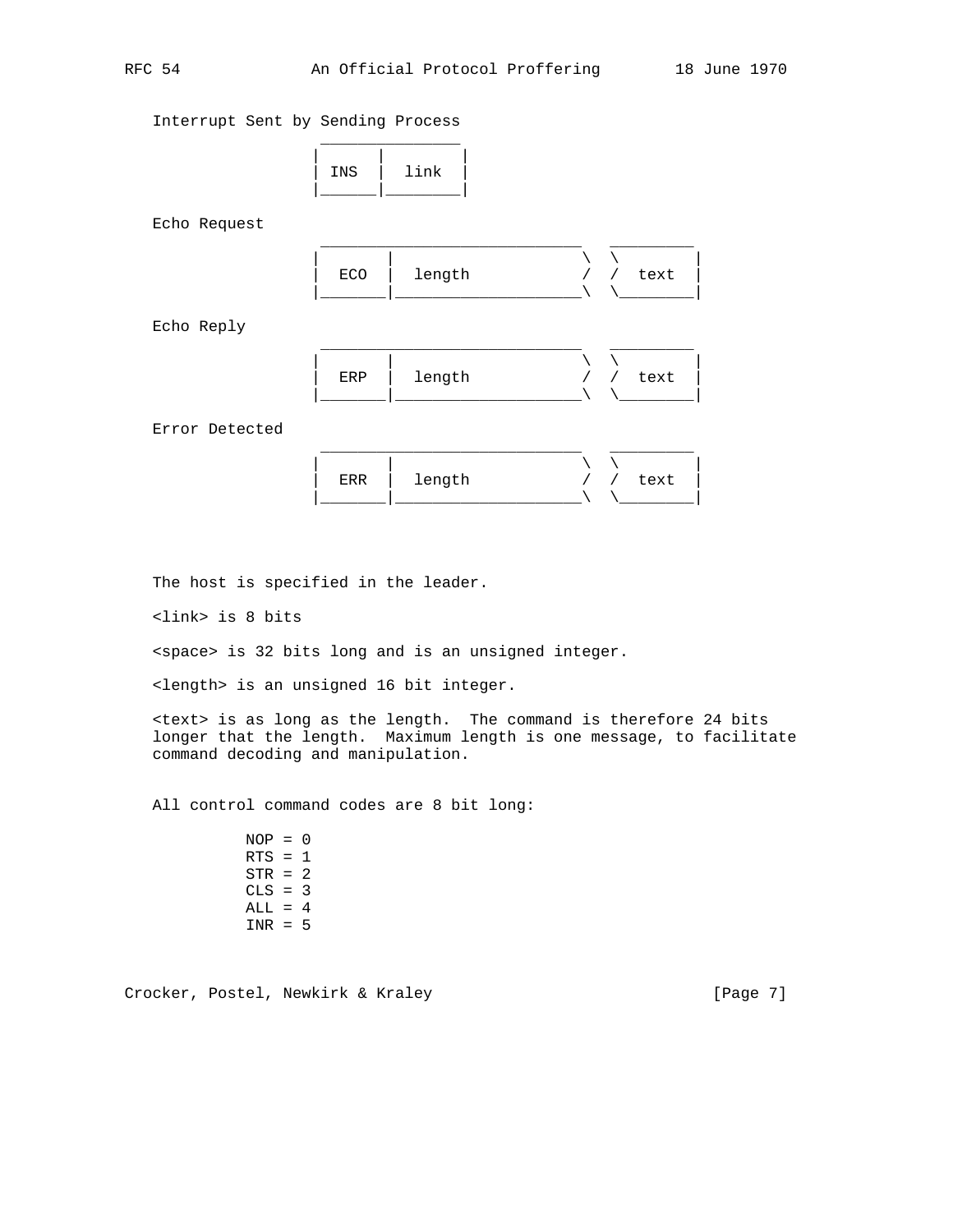<my socket> and <your socket> are 32 bits long,

| User number | ᅀᅚᇧ |  |
|-------------|-----|--|
|             |     |  |

24 bits for user number and 8 bits for AEN.

 $\overline{\phantom{a}}$  ,  $\overline{\phantom{a}}$  ,  $\overline{\phantom{a}}$  ,  $\overline{\phantom{a}}$  ,  $\overline{\phantom{a}}$  ,  $\overline{\phantom{a}}$  ,  $\overline{\phantom{a}}$  ,  $\overline{\phantom{a}}$  ,  $\overline{\phantom{a}}$  ,  $\overline{\phantom{a}}$  ,  $\overline{\phantom{a}}$  ,  $\overline{\phantom{a}}$  ,  $\overline{\phantom{a}}$  ,  $\overline{\phantom{a}}$  ,  $\overline{\phantom{a}}$  ,  $\overline{\phantom{a}}$ 

III. Conclusion

Extensions to the Protocol

 Some issues have not been adequately treated in the current protocol. We have in mind the following topics to consider more thoroughly and perhaps experiment with.

1. More Sophisticated Flow Control.

 As mentioned above, other schemes for flow control are still being considered. Other than the necessity of providing some form of it, we are completely unsure of the nature of the problem. It may turn out that the present scheme is completely adequate; it may also turn out that we will need a much more complex scheme.

2. Error Detection and Recovery

 As we gain some experience with the network, we will develop a better understanding of what errors can occur and, perhaps more importantly, what to do about these errors. We expect the protocol to change as we understand error control.

3. Start Up and Shut Down Procedures

 We have not done enough thinking about the problem of the host which participates part-time in the network, which ceases normal network operation but remains on the network for special purposes, or which recovers from a system failure. These issues are critical to robust network operation and are possibly our highest priority. 4. Query and Response

 A host-to-host status test would be a valuable tool, but it is not yet clear what is appropriate to provide.

Crocker, Postel, Newkirk & Kraley [Page 8]